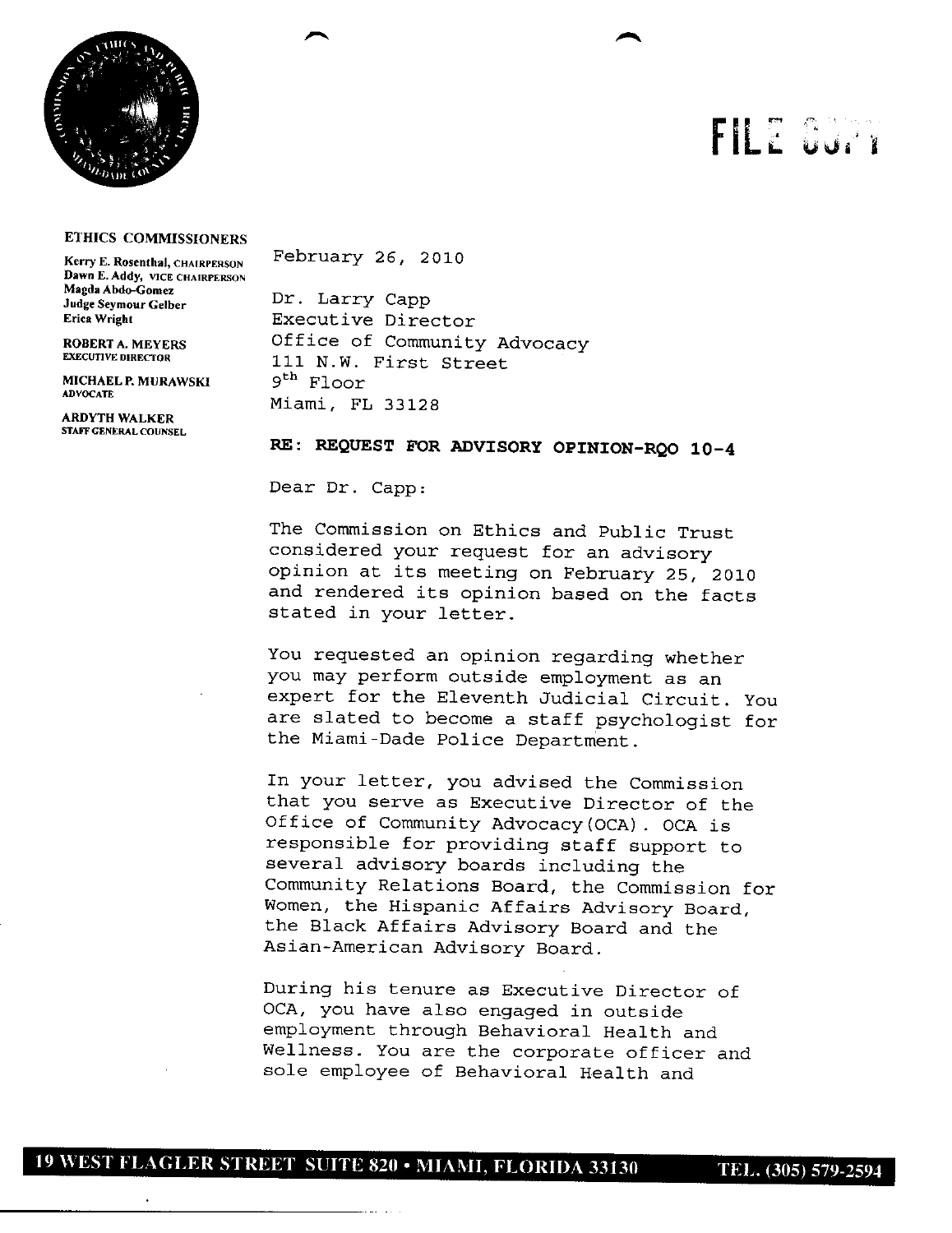Weliness. Behavioral Health and Wellness has agreements with Law Enforcement Psychological and Counseling Associates and the Eleventh Judicial Circuit.

You are slated to leave his position with the Office of Community Advocacy at the end of the month and become a staff psychologist for the police department. In that capacity, you will be responsible for providing psychological services including personal and departmental referrals under the Employee Assistance Program, post-shooting and other traumatic incident counseling and crisis intervention duties to police officers and their immediate families. You have previously provided pre-employment screening for police and correctional officers as a consultant to Law Enforcement Associates but you have severed your relationship with the firm in anticipation of your duties as a police psychologist.

You are also providing expert services to the Eleventh Judicial Circuit in cases where mental competency is an issue. You are responsible for determining whether the defendant meets the legal requirements for mental competency. You are also responsible for making treatment recommendations. The evaluation testing and interviews are generally conducted at the correctional facility and may be scheduled outside of normal business hours.

The Ethics Commission found the Conflict of Interest and Code of Ethics ordinance permits you to continue to provide expert witness services to the Eleventh Judicial Circuit. Section  $2-11.1(j)$  permits employees to engage in outside employment that does not compromise their independence of judgment in their county employment. Your duties as an expert for the court system should not interfere with his duties as a police psychologist.